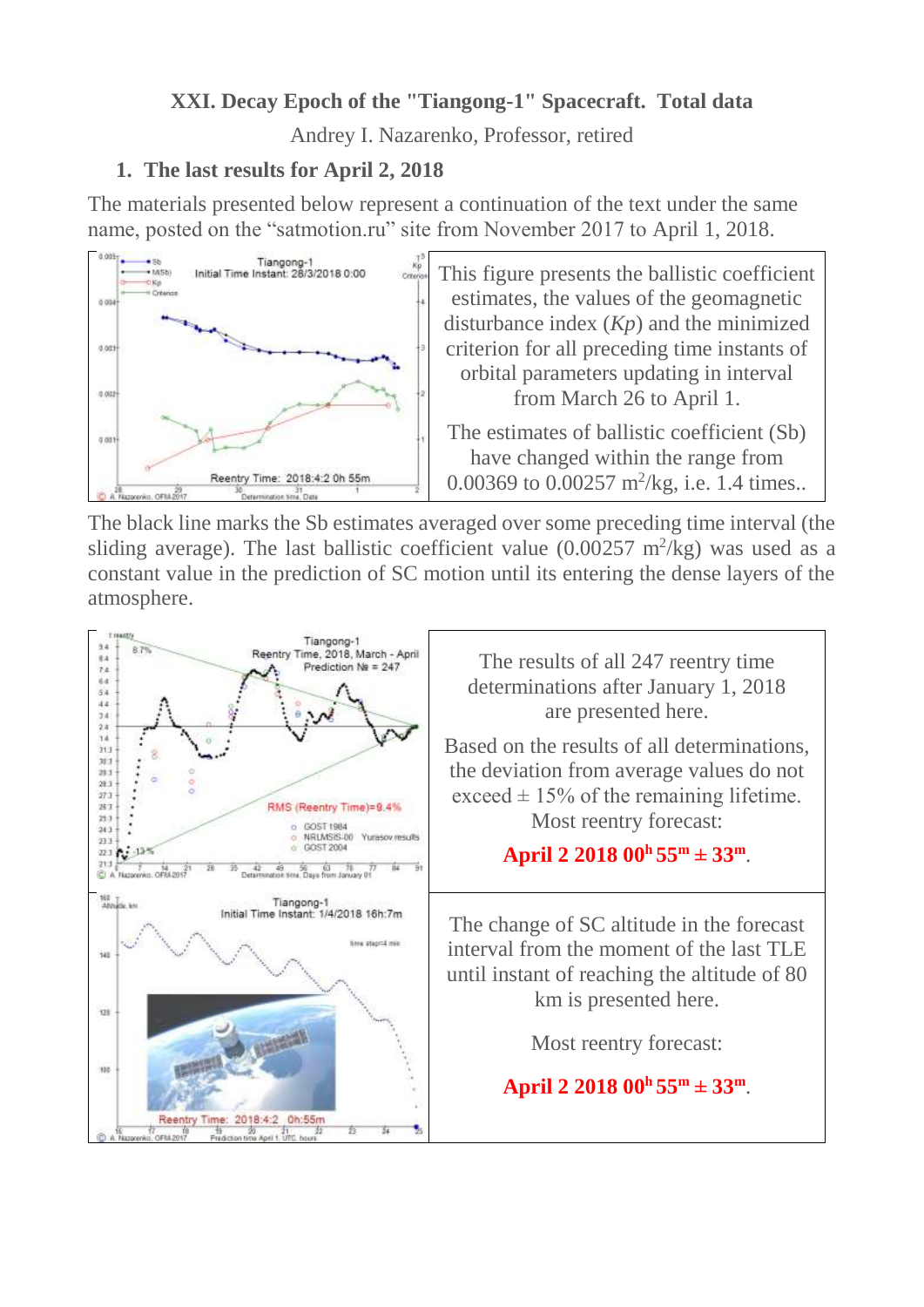# **The last two options for source data for April 1, 2018. Spread in the reentry time (UTC): from 00<sup>h</sup> 44 <sup>m</sup> until to 00<sup>h</sup> 55 <sup>m</sup> April 2**

On these maps, the window highlighted by red circles.



NORAD announced reentry place shows by large red circle. Relative deviation of the estimated reentry time from the NORAD data are as follows: 5.4% for the left Figure, and 6.2% for the right ones.

There is the photo of the Tiangong-1 reentry made in French Polynesia (FNTalk.com).

| a) NORD TIP_msg |               |              |     |  |  |  |
|-----------------|---------------|--------------|-----|--|--|--|
| <b>MSG</b>      | <b>INSERT</b> | <b>DECAY</b> | WIN |  |  |  |
| ___ _ _ _       |               |              |     |  |  |  |

## **2. Recent publication of other authors**

| <b>MSG</b><br><b>EPOCH</b> | <b>INSERT</b><br><b>EPOCH</b> | <b>DECAY</b><br><b>EPOCH</b> | <b>WINDOW</b> | <b>LAT</b> | <b>LON</b> |
|----------------------------|-------------------------------|------------------------------|---------------|------------|------------|
| 2018-04-02<br>00:59:00     | 2018-04-02<br>01:07:44        | 2018-04-02<br>00:16:00       | 1             | $-13.6$    | 195.7      |
| 2018-04-01<br>22:53:00     | 2018-04-01<br>23:03:28        | 2018-04-02<br>00:49:00       | 120           | $-8.9$     | 341.9      |
| 2018-04-01<br>18:18:00     | 2018-04-01<br>18:35:42        | 2018-04-02<br>00:48:00       | 120           | $-9.9$     | 341        |
| 2018-04-01<br>12:18:00     | 2018-04-01<br>12:25:23        | 2018-04-02<br>00:47:00       | 180           | $-13.6$    | 337.1      |
| 2018-03-31<br>23:56:00     | 2018-04-01<br>00:07:38        | 2018-04-02<br>00:15:00       | 360           | $-18.5$    | 201.6      |
| 2018-03-30<br>21:02:00     | 2018-03-30<br>21:10:37        | 2018-04-01<br>21:29:00       | 600           | $-37.9$    | 279.9      |
| 2018-03-29<br>01:42:00     | 2018-03-29<br>01:49:44        | 2018-04-01<br>00:52:00       | 900           | $-25.7$    | 209.8      |
| 2018-03-28<br>04:43:00     | 2018-03-28<br>04:50:52        | 2018-04-01<br>01:57:00       | 1140          | 33.8       | 115.8      |